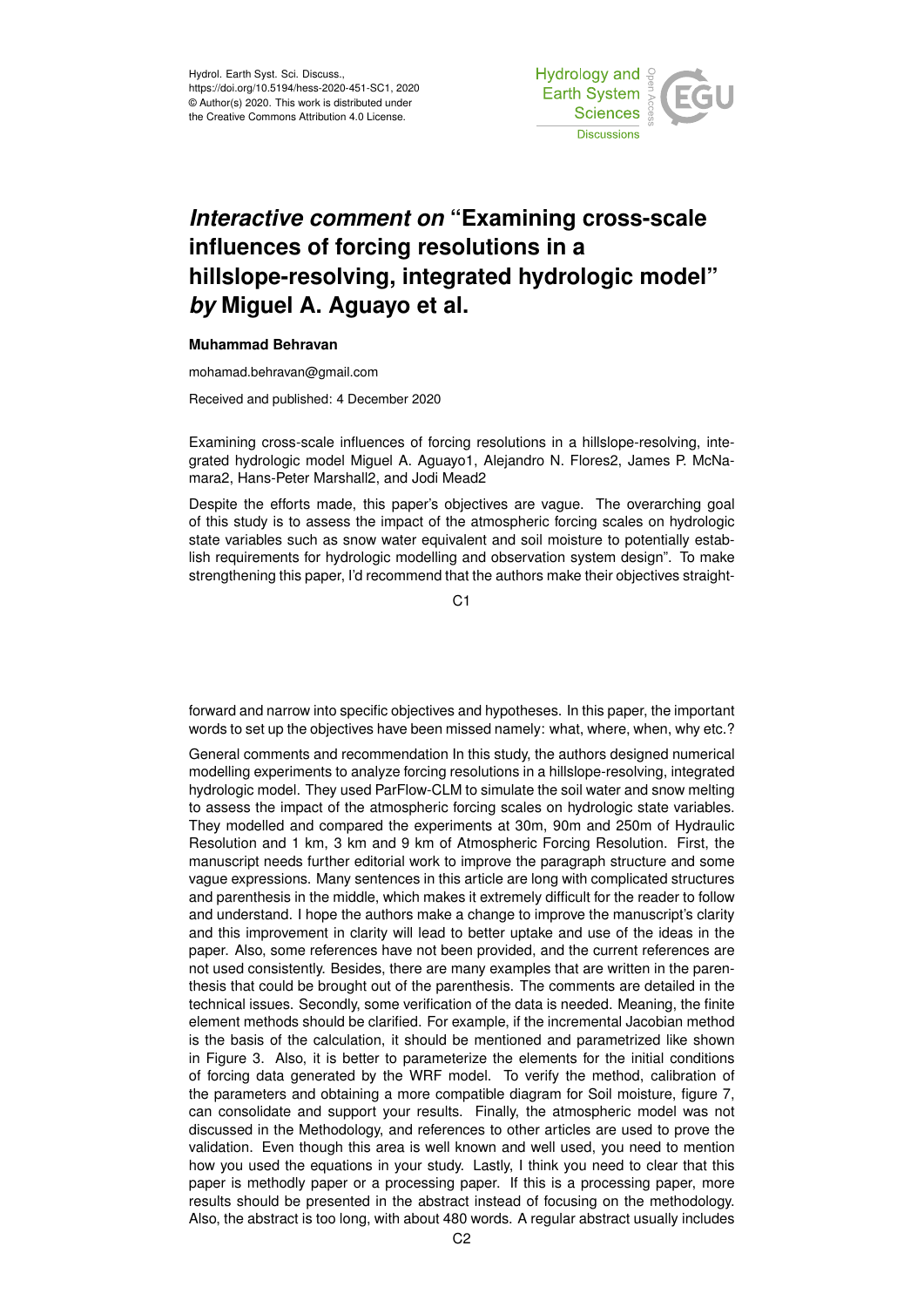250 words. It would be best to rewrite the abstract and provide a concise of your achievements in this study. Technically I have some comments that might be useful for improving this study and manuscript: P1, L6, "This class of models is" is correct P1, L7-9, You have Used too many "and." You can use the comma instead of 'and.' P1, L11-14, The used sentence is long and heavy, and it could be broken into two sentences to be read easily. For instance, "Here we investigate the hydrologic impact of discrepancies between distributed meteorological forcing data. We can do this by exhibiting a range of spatial scales consistent with a variety of numerical weather prediction models when used to force an integrated hydrologic model associated with a corresponding range of spatial resolutions characteristic of distributed hydrologic modelling." P2, L32-34, Rewrite the sentence in an active voice, move the reference to the end (or be consistent in using of references) and correct Havana et al. (phi is not in the characters) P2, L35-37, The sentence is not clear for the calibration of parameters. P2, L41, You do not need parenthesis for each example. P2, L43, Use 'has' instead of 'have.' P2, L44-45, Provide a reference for the statements. Also, you do not need parenthesis for each example. P2, L49, Provide a reference for the paragraph. P2, L56, Use 'difference' instead of 'different.' P2, L58, Eliminate 'to' in "captured to within" in the beginning line and provide a paragraph reference. P3, L67, 'There are a few studies that examine' seems a better start instead of 'Even fewer of these studies examine.' P3, L75, Use estimation instead of estimate. P3, L76, Use investigates instead of 'investigate.' P3, L75-77, This sentence is not correct and necessary. There might be other studies that you have neglected. P3, L76-78, The sentence is too long and please rewrite it again in a simple way. P3, L82, Add 'and' after the word terrain. P3, L83, 'and also' is wrong. 'Also' is enough. P3, L89, 'that through a series' you can omit that. P3, L92, Which allows P3-4, In the last two paragraphs, the goals are divided into two parts, and it is better to be continuous. For this, you can shift the paper organization (L96,97) before the goals at the first of the paragraph. P5, L126, You do not need parenthesis for Prein et al., and you can rewrite the sentence for having a better look P5, L130, Have shown is correct. P5, L145,

C3

You do not need the parenthesis for the examples. P5, L152-153, You do not need to write, i.e. for the different conditions. P6, L165, Suggested value is correct P6, L177, "Decided arbitrary" does not seem proper in this sentence. P7, L188, "hydrologic variables of importance" does not seem proper in this sentence. P7, L191, Please provide a reference for equation 3. P7, L195, Where is equation 3.2 P7, L198, Please rewrite the sentence. For example, "respectively. and  $\mu$  represent . . ." P7, L200, What does "It" refers to? P7, L207, Please provide a reference for the equation. P8, L212, Please provide a reference for the equation. P8, L214, In the sentence 'volume of the water l and ice i.' you can delete i and l or put them into parenthesis. P9, L260, I think it is better to define the initial condition for any finite element method based on the parameters you have specified in the last part. In other words, write the equation with initial conditions in a mathematical way for each initial condition. It can make the method more precise. P10, L277, Wrong spelling of discrepancy. P10, L277-281, This is not the article's purpose, but this is where you verify your simulation and show your method is compatible with the experimental data. The time differences are acceptable in figure 7, but I think the calibrations could help your data competence. P10, L296, Omit "of" and "in." "Produce of" and "across in." P11, L299, Keep the units of the horizontal axis in figures 9, 10, 11 consistent (mm or Cm) P11, L302-303, This sentence seems wrong. "The comparison shows topography? " Also, you used too many "on the other hand" expressions that are not necessary. P11, L317, What is (11) in the line? P12, L345, What is "It is" in the middle of the line? P12-13, L356-371, This part is discussion. You can use others' expressions and ideas and references them, but writing two paragraphs in the literature review style is not correct. What you have written is a part of the literature review. P13, L372, I think "Lie in" is not a proper verb in this sentence. P12, L376, I think "open avenues" is not a fair statement grammatically nor professionally. P13, L380, Please put a dot at the end of the sentence.

Please also note the supplement to this comment: https://hess.copernicus.org/preprints/hess-2020-451/hess-2020-451-SC1